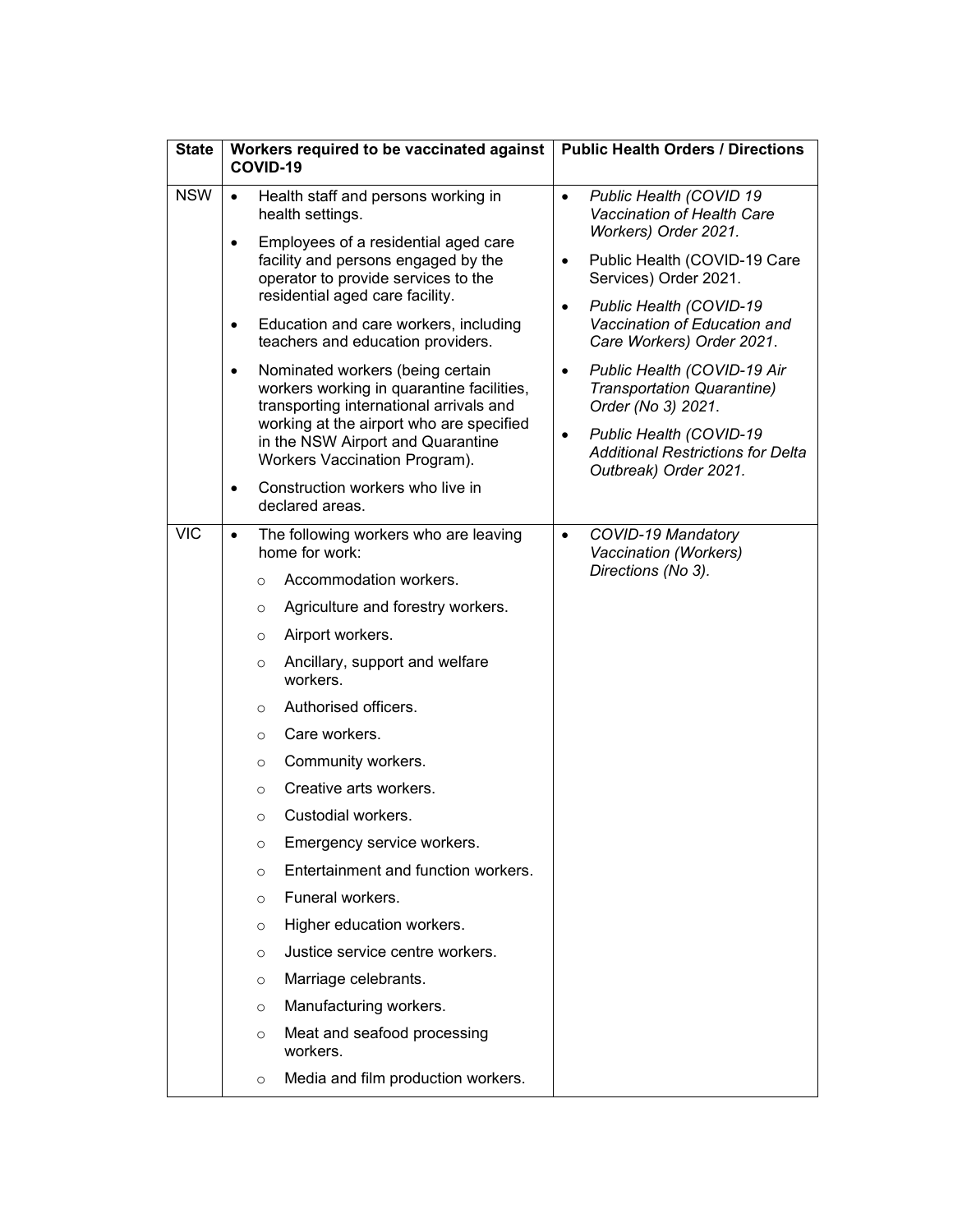|           |           | Mining workers.<br>$\circ$                                                                                   |                                                                                                                         |
|-----------|-----------|--------------------------------------------------------------------------------------------------------------|-------------------------------------------------------------------------------------------------------------------------|
|           |           | Physical recreation workers.<br>O                                                                            |                                                                                                                         |
|           |           | Ports and freight workers.<br>$\circ$                                                                        |                                                                                                                         |
|           |           | Professional sports, high-<br>$\circ$<br>performance sports or racing person.                                |                                                                                                                         |
|           |           | Professional services workers.<br>$\circ$                                                                    |                                                                                                                         |
|           |           | Public sector employees.<br>O                                                                                |                                                                                                                         |
|           |           | Real estate workers.<br>$\circ$                                                                              |                                                                                                                         |
|           |           | Religious workers.<br>$\circ$                                                                                |                                                                                                                         |
|           |           | Repair and maintenance workers.<br>$\circ$                                                                   |                                                                                                                         |
|           |           | Retail workers (including workers at<br>$\circ$<br>food & drink facilities; licenced<br>premises).           |                                                                                                                         |
|           |           | Science and technology workers.<br>$\circ$                                                                   |                                                                                                                         |
|           |           | Social and community service<br>$\circ$<br>workers.                                                          |                                                                                                                         |
|           |           | Transport workers.<br>$\circ$                                                                                |                                                                                                                         |
|           |           | Utilities and urban workers.<br>$\circ$                                                                      |                                                                                                                         |
|           |           | Veterinary and pet/animal care<br>$\circ$<br>workers.                                                        |                                                                                                                         |
|           | $\bullet$ | Workers in residential aged care<br>facilities.                                                              |                                                                                                                         |
|           | $\bullet$ | Workers at construction sites.                                                                               |                                                                                                                         |
|           | $\bullet$ | Workers in healthcare settings.                                                                              |                                                                                                                         |
|           | $\bullet$ | Workers at school, childcare and early<br>education services (plus outside school<br>hours care services).   |                                                                                                                         |
| QLD       | $\bullet$ | Health service employees.                                                                                    | Queensland Government-<br>$\bullet$                                                                                     |
|           | $\bullet$ | Queensland Ambulance Service<br>employees.                                                                   | Designated COVID-19 Hospital<br>Network Direction (No. 3).                                                              |
|           | $\bullet$ | Hospital and health service contractors.                                                                     | Queensland Health Residential<br>$\bullet$<br>Aged Care Facilities (COVID-                                              |
|           | $\bullet$ | Queensland Health employees in                                                                               | 19 Vaccination) Direction.<br><b>Requirements for Quarantine</b><br>$\bullet$<br>Facility Workers Direction (No.<br>4). |
|           |           | residential aged care facilities operated<br>by Queensland Health.                                           |                                                                                                                         |
|           | $\bullet$ | Quarantine facilities workers.                                                                               |                                                                                                                         |
| <b>SA</b> | $\bullet$ | Quarantine system workers including in<br>airports, medi-hotels, health-care settings<br>and transportation. | <b>Emergency Declaration and</b><br>$\bullet$<br>Directions (SA).<br><b>Emergency Management</b><br>$\bullet$           |
|           | $\bullet$ | Staff, contractors and volunteers in<br>residential aged care facilities.                                    | (Supervised Quarantine No 10)<br>(COVID-19) Direction 2021.                                                             |